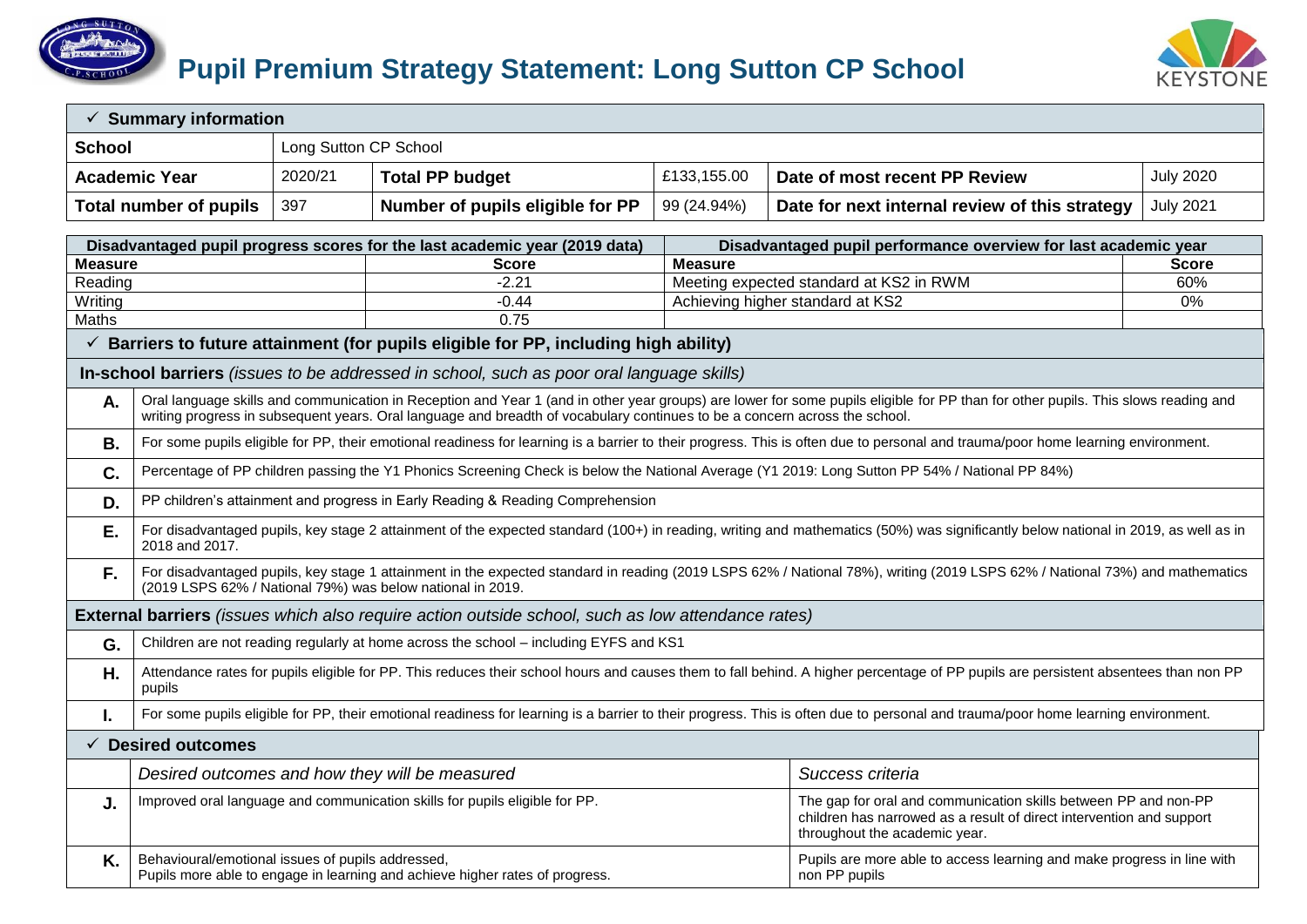|    |                                                                                             | Fewer behaviour incidents recorded for these pupils on the school<br>system                                                                                                                                                                                                      |
|----|---------------------------------------------------------------------------------------------|----------------------------------------------------------------------------------------------------------------------------------------------------------------------------------------------------------------------------------------------------------------------------------|
|    | Increased attendance rates for pupils eligible for PP.                                      | Greater % of PP children with 96%+ attendance<br>PP PA figures below National                                                                                                                                                                                                    |
| М. | Improved outcomes (attainment) at the end of Y1 Phonics / Y2 Phonics re-check               | Increased number of PP children achieving EXS+ in Phonics at Y1/Y2                                                                                                                                                                                                               |
| N. | Improved outcomes (attainment and progress) at the end of KS1 in Reading, Writing and Maths | Increased number of PP children making expected progress based on<br>prior attainment at the end of EYFS<br>Increased number of PP children achieving EXS+ in R/W/M                                                                                                              |
| Ω. | Improved outcomes (attainment and progress) at the end of KS2 in Reading, Writing and Maths | Increased number of PP children achieving EXS+ combined<br>Increased number of PP children achieving EXS+ in R/W/M - reading in<br>particular<br>Increased number of PP children making expected progress based on<br>prior attainment at the end of KS1 (reading in particular) |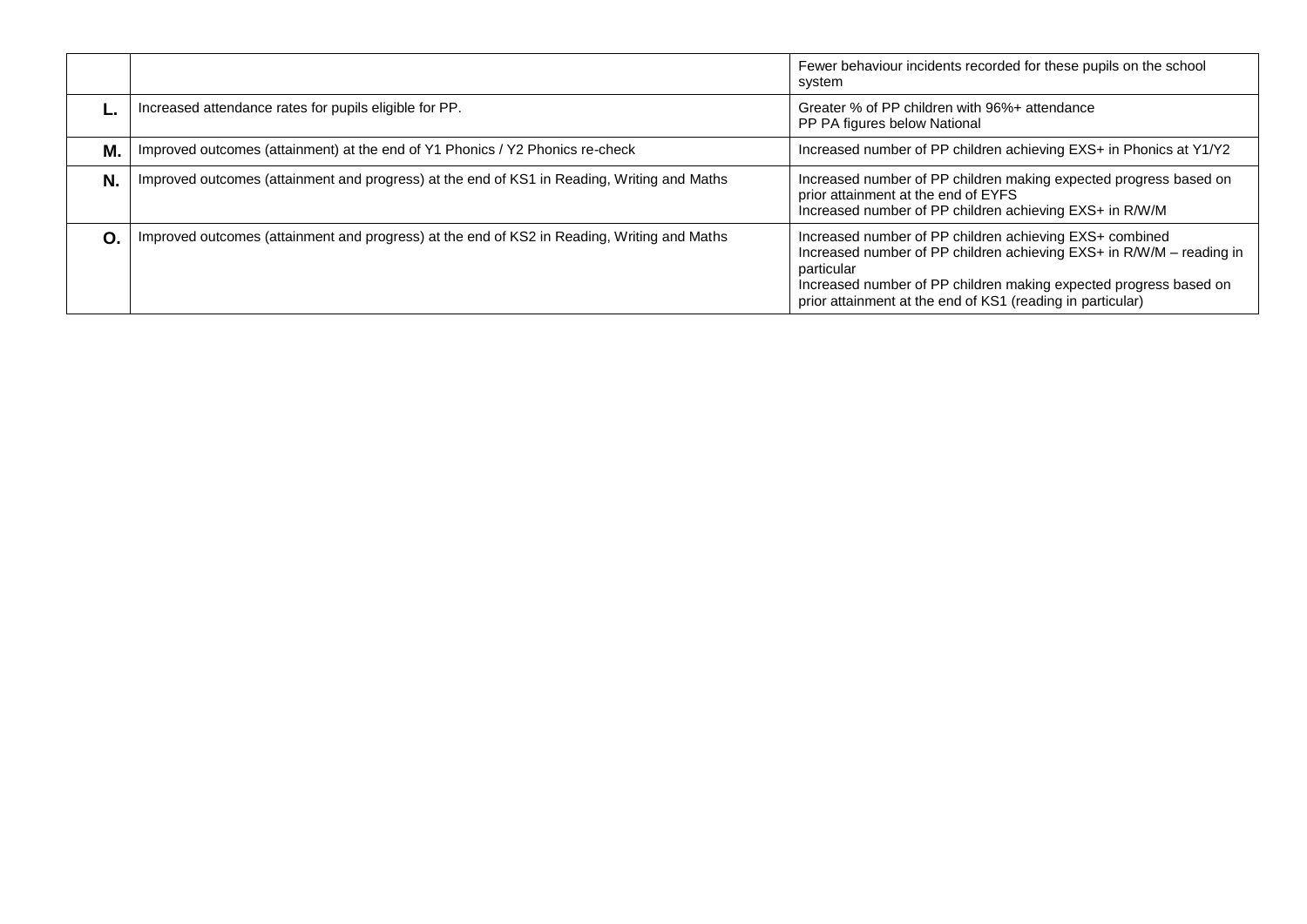| $\checkmark$ Planned expenditure                                                                                                                                                            |                                                                                                                                                                                                                                                                                                                                                                                                                     |                                                                                                                                                                                                                                                                                                               |                                                                                                                                                                                                                                                                                                                                                                                                                                                                                                                                      |                      |                                                                      |                                                                                                                                                     |  |  |
|---------------------------------------------------------------------------------------------------------------------------------------------------------------------------------------------|---------------------------------------------------------------------------------------------------------------------------------------------------------------------------------------------------------------------------------------------------------------------------------------------------------------------------------------------------------------------------------------------------------------------|---------------------------------------------------------------------------------------------------------------------------------------------------------------------------------------------------------------------------------------------------------------------------------------------------------------|--------------------------------------------------------------------------------------------------------------------------------------------------------------------------------------------------------------------------------------------------------------------------------------------------------------------------------------------------------------------------------------------------------------------------------------------------------------------------------------------------------------------------------------|----------------------|----------------------------------------------------------------------|-----------------------------------------------------------------------------------------------------------------------------------------------------|--|--|
| Academic year                                                                                                                                                                               | 2020/21                                                                                                                                                                                                                                                                                                                                                                                                             |                                                                                                                                                                                                                                                                                                               |                                                                                                                                                                                                                                                                                                                                                                                                                                                                                                                                      |                      |                                                                      |                                                                                                                                                     |  |  |
| The three headings below enable schools to demonstrate how they are using the pupil premium to improve classroom pedagogy, provide<br>targeted support and support whole school strategies. |                                                                                                                                                                                                                                                                                                                                                                                                                     |                                                                                                                                                                                                                                                                                                               |                                                                                                                                                                                                                                                                                                                                                                                                                                                                                                                                      |                      |                                                                      |                                                                                                                                                     |  |  |
| i. Quality of teaching for all                                                                                                                                                              |                                                                                                                                                                                                                                                                                                                                                                                                                     |                                                                                                                                                                                                                                                                                                               |                                                                                                                                                                                                                                                                                                                                                                                                                                                                                                                                      |                      |                                                                      |                                                                                                                                                     |  |  |
| <b>Desired outcome</b>                                                                                                                                                                      | Chosen action /<br>approach                                                                                                                                                                                                                                                                                                                                                                                         | What is the evidence and rationale<br>for this choice?                                                                                                                                                                                                                                                        | How will you ensure it is<br>implemented well?                                                                                                                                                                                                                                                                                                                                                                                                                                                                                       | <b>Staff</b><br>lead | When will<br>you review<br>implementat<br>ion?                       | <b>Cost</b>                                                                                                                                         |  |  |
| Improved oral<br>А.<br>language skills and<br>communication in<br><b>EYFS</b>                                                                                                               | SLE support from Jo<br>McCullough from Bourne<br><b>Westfield Primary</b><br>Academy to further<br>enhance learning<br>environment and provision<br>to promote core learning.                                                                                                                                                                                                                                       | The Education Endowment Foundation<br>(EEF) shows that oral language<br>interventions have a 'positive impact' on<br>learning at a very low cost. Closing the<br>Attainment Gap report highlighted the<br>importance of the Early Years (our<br>nursery) and closing the gap before<br>children start school. | In EYFS, the curriculum is carefully<br>planned to meet the needs<br>of all children. This includes dedicated<br>time for the EYFS staff to work with<br>specific children and instigate<br>talk through play and communication<br>with their peers.                                                                                                                                                                                                                                                                                 | <b>SE</b>            | <b>June 2021</b>                                                     | <b>SLE</b><br>Support<br>£3500                                                                                                                      |  |  |
| Improved progress<br>В.<br>in reading                                                                                                                                                       | Guided Reading focus.<br>Purchase of high-quality<br>texts books in fiction, non-<br>fiction and poetry (including<br>purchasing of high quality<br>picture books)<br>Introduction of Vipers<br>lessons (purchase of<br>dictionaries to allow<br>children time to define<br>unknown words)<br>Purchase and embed the<br>use of Reading Rocketeers<br>across all<br>year groups to increase<br>reading for pleasure. | Ofsted - attainment was high where schools<br>had a strong whole school commitment to<br>improving reading and building a culture of<br>reading for pleasure.                                                                                                                                                 | English SL to purchase suitable<br>texts to support current texts and<br>topics. Learning environments to be<br>developed to show a love of reading.<br>English SL to introduce Vipers<br>lessons linked to content domains to<br>build children's higher order<br>comprehension skills.<br>Progress will be measured by PiXL<br>and teacher assessments at<br>key points in the academic year. After<br>each set of PiXL assessments, the<br>school will be able to compare their<br>performance against that of the PiXL<br>cohort | PWh<br>PS            | Termly<br>Monitoring of<br><b>Guided Reading</b><br>/ Vipers lessons | $£2500 +$<br>£500<br>(picture<br>books)<br>$£500 +$<br>£250<br>(Literacy<br>Shed Plus)<br>£500<br>Fortnightly<br>release for<br><b>PWh</b><br>£3000 |  |  |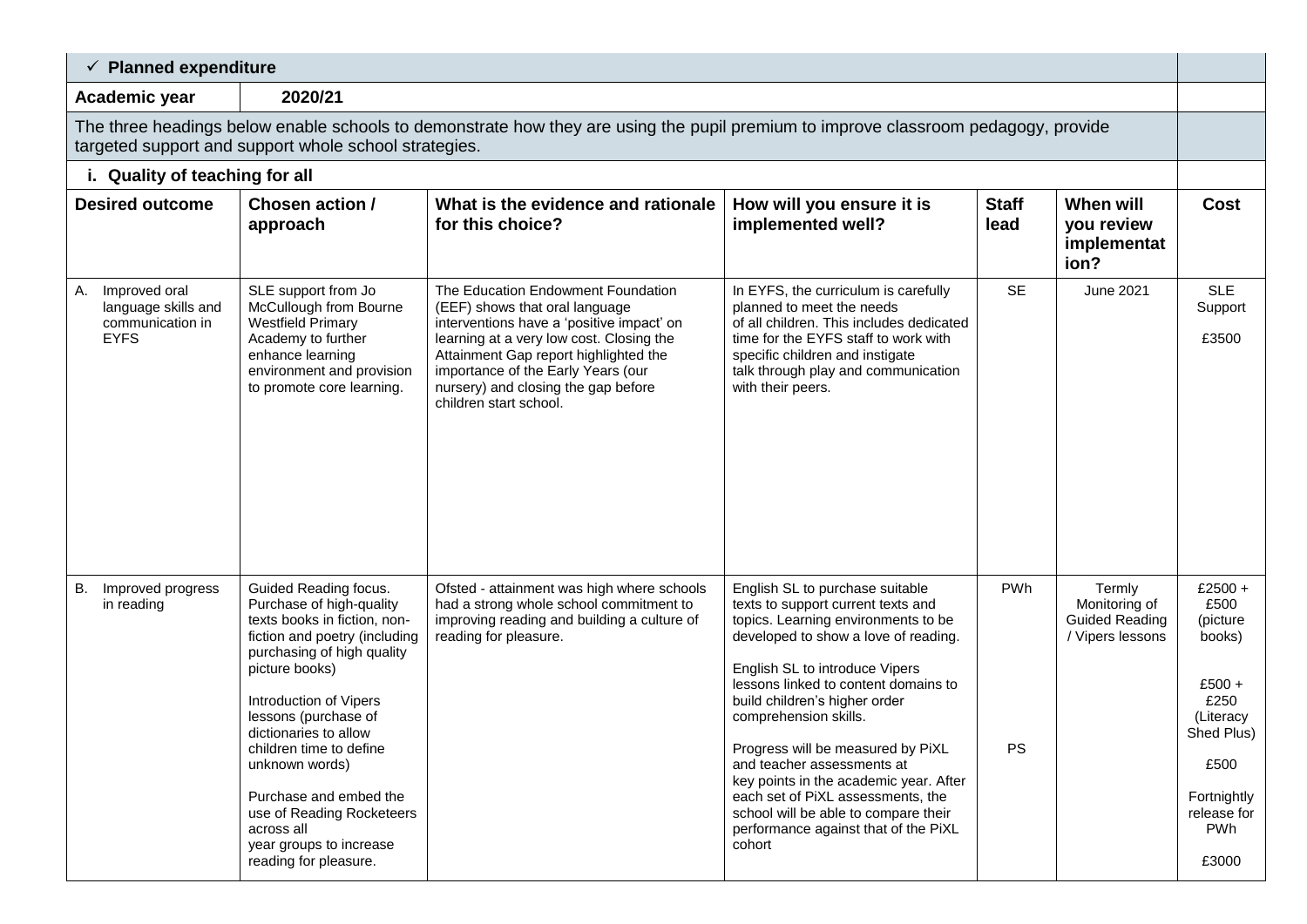| C. Improved outcomes<br>at the end of KS1<br>and KS2         | Staff training on high<br>quality feedback<br>Marking review and<br>training on target led<br>feedback for writing | Many different evidence sources, e.g. EEF<br>Toolkit/John Hattie suggest high quality<br>feedback is an effective way to improve<br>attainment, and it is suitable as an approach<br>that we can embed across the school. | Staff training on deeper assessment<br>and feedback and SLs to undertake<br>scrutiny to assess impact and<br>consistency                                                                                                                                                                                                   | <b>PS</b>            | Termly<br>Monitoring    |                                                    |
|--------------------------------------------------------------|--------------------------------------------------------------------------------------------------------------------|---------------------------------------------------------------------------------------------------------------------------------------------------------------------------------------------------------------------------|----------------------------------------------------------------------------------------------------------------------------------------------------------------------------------------------------------------------------------------------------------------------------------------------------------------------------|----------------------|-------------------------|----------------------------------------------------|
|                                                              | PiXL membership and<br>resources                                                                                   | PiXL (Partners in Excellence) Assessment<br>programme shares best practice to raise<br>standards and to give children a better future<br>and brighter hope.                                                               | Raising Standards Leads will drive<br>the use of PiXL through staff training,<br>collection and monitoring<br>of data and meetings with PiXL<br>associate to guide improvement. Staff<br>will have Pupil Learning Conferences<br>to identify Key Marginal<br>Pupils, who would benefit from PiXL<br>therapy interventions. | PS/AJ                |                         | £2700<br>Fortnightly<br>release for<br>AJ<br>£3000 |
| D. Improved outcomes<br>in phonics                           | Staff training on Letters<br>and Sounds<br>Purchase of Ransom<br>Decodable Texts                                   | EEF - Phonics approaches have been<br>consistently found to be effective in<br>supporting younger readers to master the<br>basics of reading, with an average impact of<br>an additional four months' progress.           | All class teachers and support staff,<br>who deliver Phonics, will receive up to<br>date in-house training to ensure the<br>delivery of all phonics teaching is<br>highly effective.<br>Decodable texts will be linked to the                                                                                              | <b>PS</b>            |                         | £1000<br>£5000                                     |
|                                                              | Purchase of laminating<br>pouches to ensure fidelity<br>to the school's chosen<br>phonics scheme                   |                                                                                                                                                                                                                           | children's stage of phonics<br>development<br>Regular 'drop ins' to ensure absolute<br>consistency in phonics teaching<br>across school                                                                                                                                                                                    |                      |                         | £500                                               |
| Е.<br>Children receive a<br>broad and balanced<br>curriculum | Purchase of Focus<br>Education progression<br>documents                                                            | Ofsted quotes the importance of a well-<br>planned curriculum on children making<br>progress.                                                                                                                             | Strong curriculum leadership to<br>ensure that the curriculum is<br>progressive and relevant to all pupils.<br>Development of assessment in the<br>non-core to ensure those falling<br>behind are identified quickly and<br>interventions completed.                                                                       | <b>PS</b>            | Ongoing                 | £250                                               |
|                                                              | Release time in Summer<br>Term to review curriculum<br>plans                                                       |                                                                                                                                                                                                                           |                                                                                                                                                                                                                                                                                                                            |                      |                         | £3000                                              |
|                                                              |                                                                                                                    |                                                                                                                                                                                                                           | <b>Total budgeted cost</b>                                                                                                                                                                                                                                                                                                 |                      |                         | £26,100                                            |
| ii. Targeted support                                         |                                                                                                                    |                                                                                                                                                                                                                           |                                                                                                                                                                                                                                                                                                                            |                      |                         | iii.                                               |
| <b>Desired outcome</b>                                       | <b>Chosen</b><br>action/approach                                                                                   | What is the evidence and rationale<br>for this choice?                                                                                                                                                                    | How will you ensure it is<br>implemented well?                                                                                                                                                                                                                                                                             | <b>Staff</b><br>lead | When will<br>you review | Cost                                               |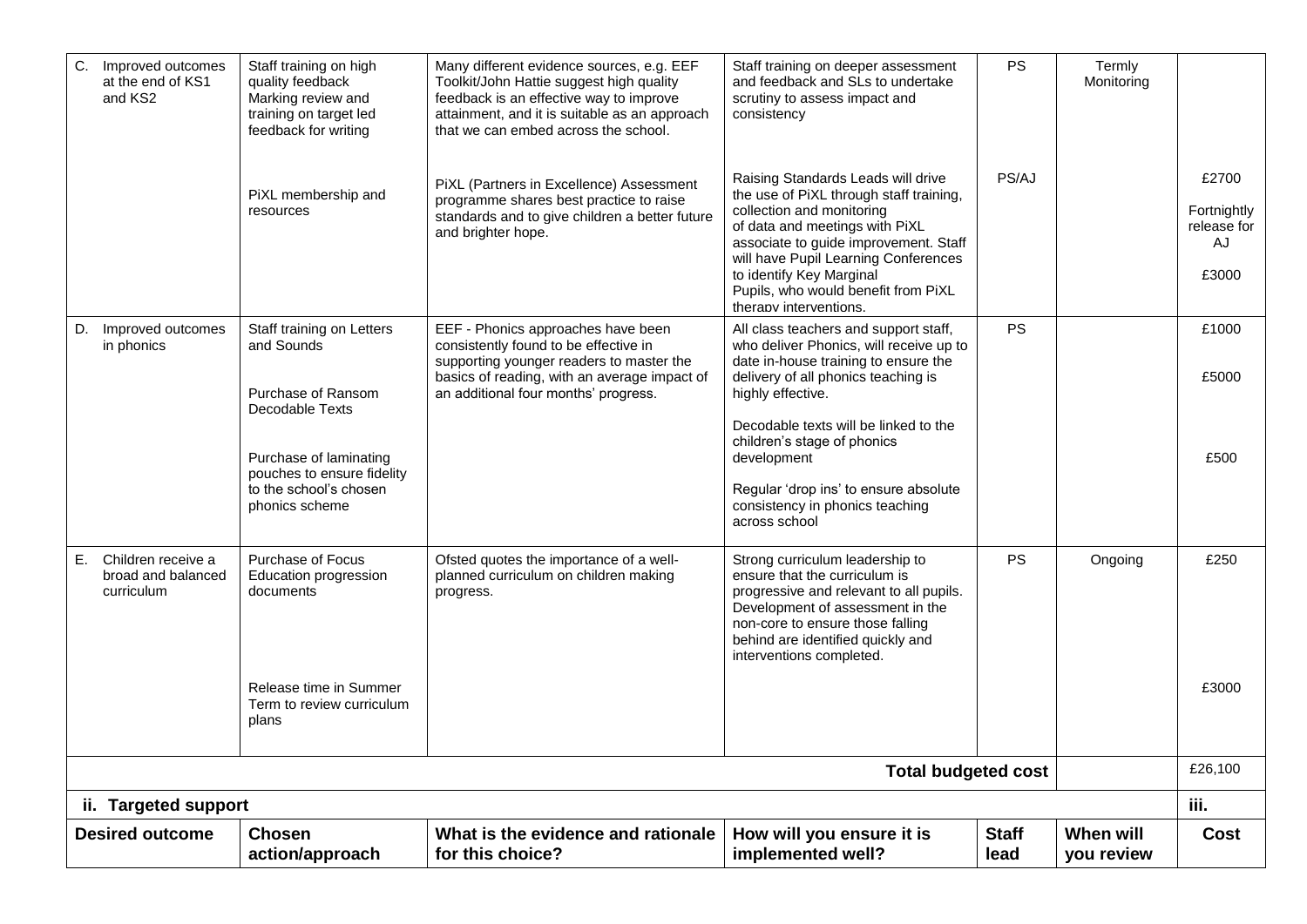|                                                                       |                                                                                    |                                                                                                                                                                                          |                                                                                                                                               |                                           | implementat<br>ion? |                                   |                                               |
|-----------------------------------------------------------------------|------------------------------------------------------------------------------------|------------------------------------------------------------------------------------------------------------------------------------------------------------------------------------------|-----------------------------------------------------------------------------------------------------------------------------------------------|-------------------------------------------|---------------------|-----------------------------------|-----------------------------------------------|
| F. Pupils engaged in<br>learning and making<br>good progress          | Additional Needs Group for<br>selected children in Y2-6                            | Nurture is proven to support children in<br>improving their social skills (Ofsted 2011)<br>The EEF Toolkit suggests that targeted                                                        | Engage with parents and pupils<br>before intervention begins to address<br>any concerns or questions about the<br>additional sessions. Termly | MF/MC                                     | Ongoing             | £30,000<br>(Teacher<br>salary)    |                                               |
| G. Strong and<br>systematic pastoral<br>support for all age<br>groups | Introduction of Family<br>Liaison Lead (DSL /<br>Pastoral Lead)                    | interventions matched to specific students<br>with particular needs or behavioural issues<br>can be effective, especially for older pupils                                               | supervision with Education<br>Psychology service.<br>Clear referral process. Targeted EHA<br>and TAC.                                         | <b>JM</b>                                 |                     | £15,000<br>(TA<br>salaries)       |                                               |
|                                                                       | LW to deliver Drawing and<br><b>Talking Therapy</b>                                | By building a child's social and emotional<br>capabilities we enable children to be happily<br>engaged with others and with society, and to<br>learn, to develop fully, to attain and to | Ensure identification of target pupils is<br>fair, transparent and properly<br>recorded                                                       | LW                                        |                     | £35,000<br>(FLL<br>salary)        |                                               |
|                                                                       | DP to deliver Lego Therapy                                                         | achieve. In essence, it delivers school ready,<br>life ready, and child ready members of<br>society.<br>The Allen Report 2011                                                            |                                                                                                                                               | Pupil Progress Meetings for<br>Triangulum | <b>DP</b>           |                                   | £8,000<br>(Pastoral<br><b>TA</b><br>salaries) |
|                                                                       | <b>JCI</b> to deliver Friends<br>Programme                                         |                                                                                                                                                                                          | Regular meetings with Pastoral staff<br>with JM<br><b>Inclusion Team Meetings</b>                                                             | JCI                                       |                     | £1,000<br>(Sensory<br>Circuits TA |                                               |
|                                                                       |                                                                                    |                                                                                                                                                                                          | For all interventions, entry and exit<br>data will be record on a whole school<br>provision map to assess<br>impact.                          |                                           |                     | salaries)                         |                                               |
|                                                                       | <b>Sensory Circuits</b>                                                            | Evidence from previous years of impact on<br>children's readiness for learning.                                                                                                          | Time, space and staff dedicated to<br>this important intervention. Staff are<br>trained and experienced in delivering<br>sensory circuits.    | MF/JN/SL                                  |                     |                                   |                                               |
| H. Improved outcomes<br>in phonics                                    | Employ a TA to deliver<br>targeted phonics<br>intervention for children in<br>Y1/2 | Early literacy approaches have been<br>consistently found to have a positive effect<br>on early learning outcomes. Early literacy<br>approaches evaluated to date led to an              | Monitor in/out data to assess<br>progress.<br>Space and time will be provided for                                                             | <b>PS</b>                                 | <b>June 2021</b>    | £5000                             |                                               |
|                                                                       |                                                                                    | average impact of four additional months'<br>progress, with the most effective approaches<br>improving learning by as much as six<br>months.                                             | the intervention to run effectively.                                                                                                          |                                           |                     |                                   |                                               |
|                                                                       |                                                                                    |                                                                                                                                                                                          | <b>Total budgeted cost</b>                                                                                                                    |                                           |                     | £94,500                           |                                               |
| iv. Other approaches                                                  |                                                                                    |                                                                                                                                                                                          |                                                                                                                                               |                                           |                     | v.                                |                                               |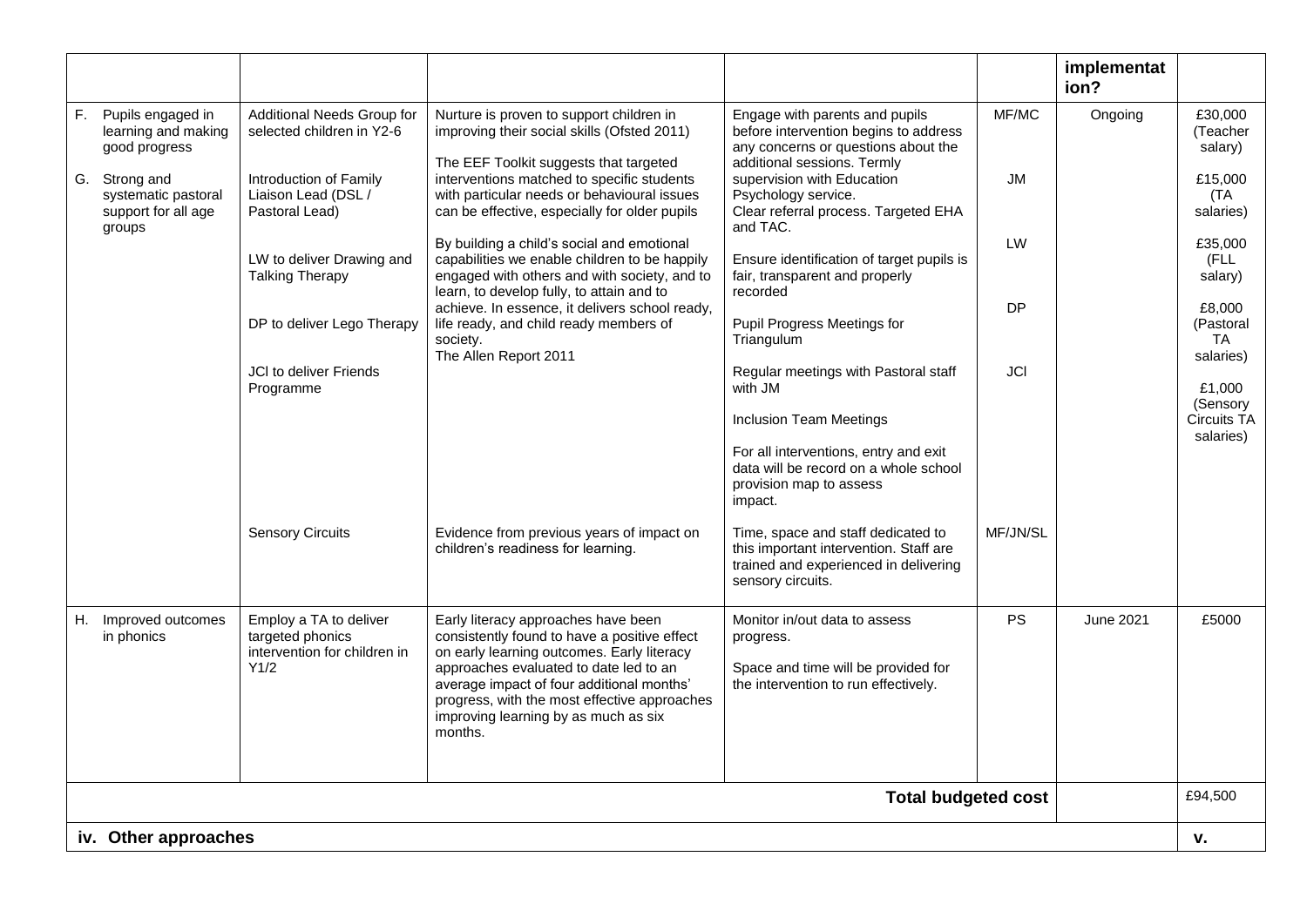|    | <b>Desired outcome</b>                               | <b>Chosen</b><br>action/approach                                                                                                                                                            | What is the evidence and rationale<br>for this choice?                                                                                                                                                                                             | How will you ensure it is<br>implemented well?                                                                                                                                                                                                                                                                     | <b>Staff</b><br>lead | When will<br>you review<br>implementat<br>ion? |                                                               |
|----|------------------------------------------------------|---------------------------------------------------------------------------------------------------------------------------------------------------------------------------------------------|----------------------------------------------------------------------------------------------------------------------------------------------------------------------------------------------------------------------------------------------------|--------------------------------------------------------------------------------------------------------------------------------------------------------------------------------------------------------------------------------------------------------------------------------------------------------------------|----------------------|------------------------------------------------|---------------------------------------------------------------|
|    | Behaviour /<br>emotional needs<br>addressed          | Identify a targeted<br>behaviour intervention for<br>identified students through<br><b>PSPs</b>                                                                                             | The EEF Toolkit suggests that targeted<br>interventions matched to specific students<br>with particular needs or behavioural issues<br>can be effective, especially for older pupils.                                                              | Ensure identification of target pupils is<br>fair, transparent and properly<br>recorded.                                                                                                                                                                                                                           | <b>JM</b>            | <b>June 2021</b>                               | £5000 (CN<br>Salary)                                          |
|    |                                                      | Use family liaison lead to<br>engage with parents before<br>intervention begins.<br>Develop restorative<br>approaches and focus on<br>positive behaviours.<br>Whole school approach to      | By building a child's social and emotional                                                                                                                                                                                                         | Monitor behaviour but also monitor<br>whether improvements in<br>behaviour/emotional wellbeing<br>translate into improved attainment.<br>Whole school restorative practice<br>training                                                                                                                             | BL/JM                |                                                | £1000<br>Pastoral<br>Resources                                |
|    |                                                      | attachment, trauma and<br><b>ACEs</b>                                                                                                                                                       | capabilities we enable children to be happily<br>engaged with others and with society, and to<br>learn, to develop fully, to attain and to<br>achieve. In essence, it delivers school ready,<br>life ready, and child ready members of<br>society. | Staff training and support will ensure<br>staff are well informed about how<br>attachment can impact on learning<br>and how they can help.                                                                                                                                                                         |                      |                                                | £800                                                          |
|    |                                                      | Understanding your child's<br>behaviour course                                                                                                                                              | The Allen Report 2011<br>Solihull Approach                                                                                                                                                                                                         | Sessions run weekly and follow up<br>support given if required. Online<br>courses support those unable to<br>attend face to face sessions.                                                                                                                                                                         |                      |                                                | £500                                                          |
| J. | Increased<br>attendance rates                        | <b>Attendance Prizes</b><br>Monitoring of attendance<br>Staff available to do safe<br>and well checks<br>Pastoral Lead / Team to<br>support children who find<br>coming to school difficult | We can't improve attainment for children if<br>they aren't actually attending school. NfER<br>briefing for school leaders identifies<br>addressing attendance as a key step.                                                                       | Thorough briefing of pastoral team<br>and admin staff about existing<br>absence issues<br>Attendance Lead, HT, FLL, Admin will<br>collaborate to ensure standard school<br>processes work smoothly together<br>Attendance to be monitored by the<br>attendance officer on a termly basis<br>with parents informed. | PS/ML<br><b>CN</b>   | Weekly                                         | £500                                                          |
|    | K. To raise aspirations<br>of pupils and<br>families | Support with uniform<br>Breakfast for children in<br>Triangulum                                                                                                                             | Greater access can help improve self-<br>esteem, confidence and can in turn lead to a<br>greater enjoyment of school. This will ensure<br>that pupils are ready to learn and display<br>more positive attitudes to learning.                       | Publicity to PP families<br>Termly monitoring of support given<br>and impact                                                                                                                                                                                                                                       | <b>BL</b>            | Termly                                         | Uniform -<br>£2500<br>Triangulum<br><b>Breakfasts</b><br>£500 |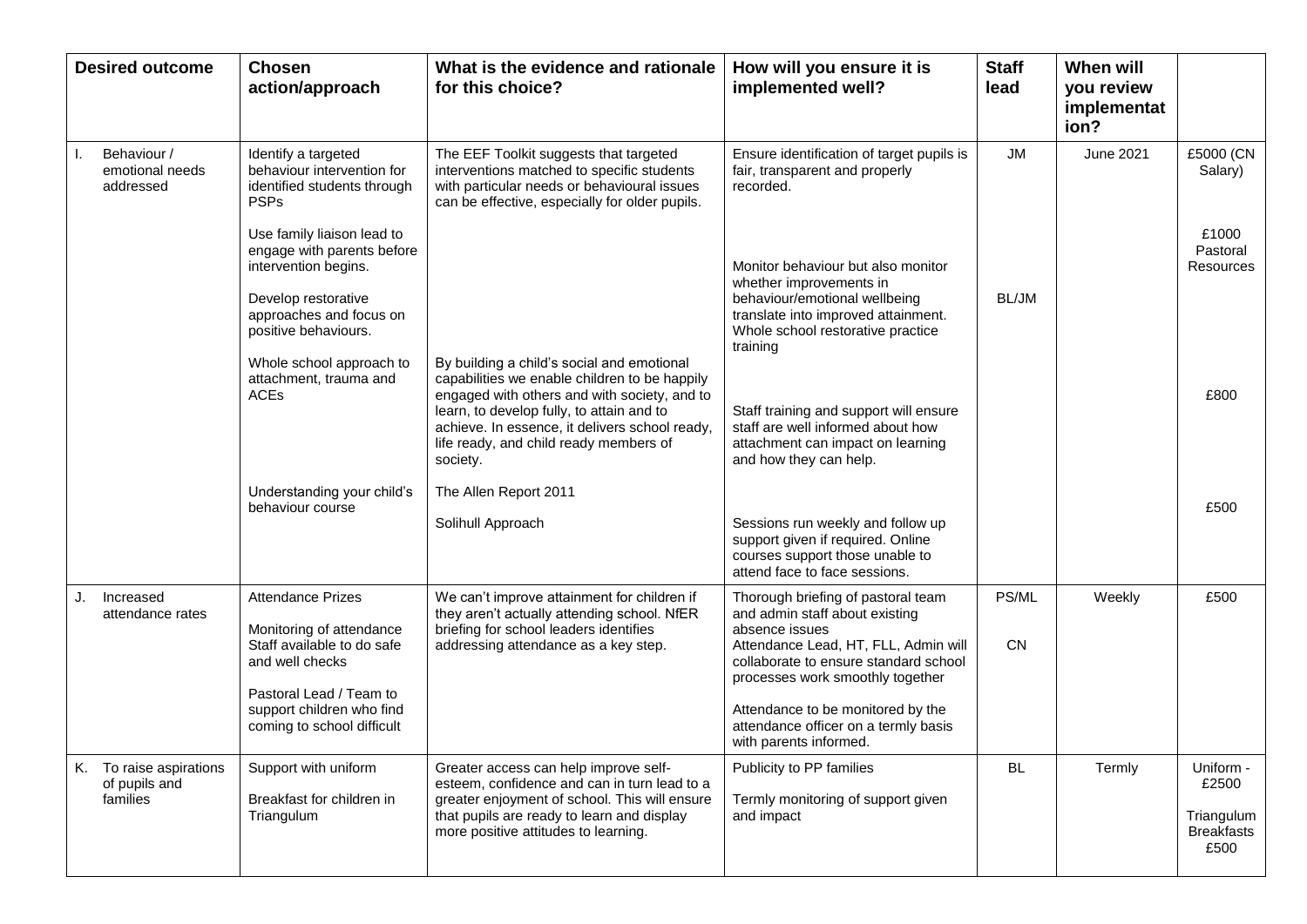|  |                     |  | LCC FSM<br>Checking<br>Service<br>£137 |
|--|---------------------|--|----------------------------------------|
|  | Total budgeted cost |  | £13,437                                |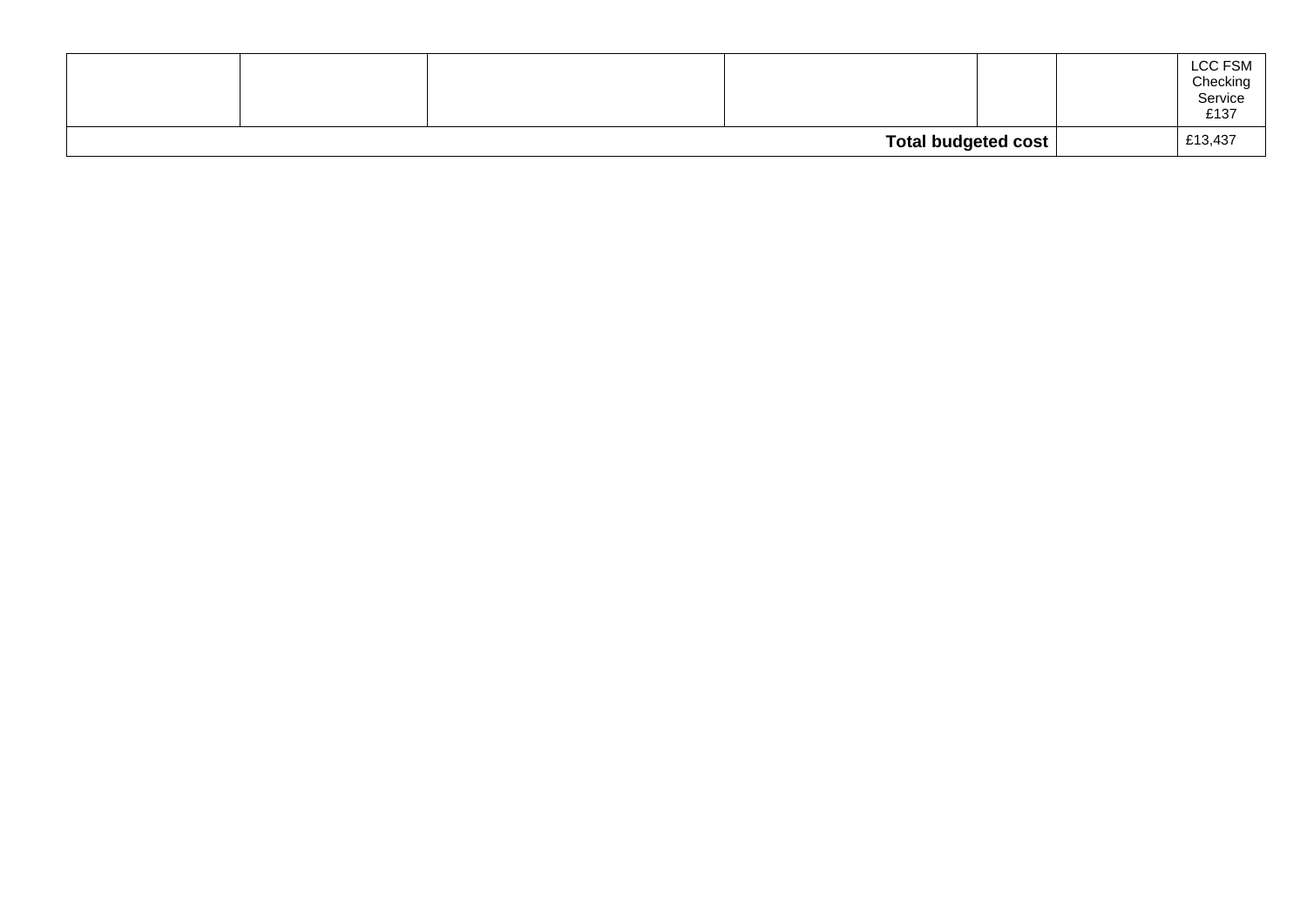| $\checkmark$ Review of expenditure                                                      |                                                                                                                                                                                                                                                                                                                                                                                                                                     |                                                                                                                                                                                                                                                                                                                                                                                                                                                                                                                                                                                                                                                                                                                                                                                                                                                                                                                                                        |                                                                                        |                                                                                                                                                                                                                                                                                                                                                                                                                                                                                                                                                                                                                                                                                                                                                                                                                                                                                                                                                                                                                |  |  |  |  |
|-----------------------------------------------------------------------------------------|-------------------------------------------------------------------------------------------------------------------------------------------------------------------------------------------------------------------------------------------------------------------------------------------------------------------------------------------------------------------------------------------------------------------------------------|--------------------------------------------------------------------------------------------------------------------------------------------------------------------------------------------------------------------------------------------------------------------------------------------------------------------------------------------------------------------------------------------------------------------------------------------------------------------------------------------------------------------------------------------------------------------------------------------------------------------------------------------------------------------------------------------------------------------------------------------------------------------------------------------------------------------------------------------------------------------------------------------------------------------------------------------------------|----------------------------------------------------------------------------------------|----------------------------------------------------------------------------------------------------------------------------------------------------------------------------------------------------------------------------------------------------------------------------------------------------------------------------------------------------------------------------------------------------------------------------------------------------------------------------------------------------------------------------------------------------------------------------------------------------------------------------------------------------------------------------------------------------------------------------------------------------------------------------------------------------------------------------------------------------------------------------------------------------------------------------------------------------------------------------------------------------------------|--|--|--|--|
| <b>Previous Academic Year</b>                                                           |                                                                                                                                                                                                                                                                                                                                                                                                                                     | 2020/21                                                                                                                                                                                                                                                                                                                                                                                                                                                                                                                                                                                                                                                                                                                                                                                                                                                                                                                                                |                                                                                        |                                                                                                                                                                                                                                                                                                                                                                                                                                                                                                                                                                                                                                                                                                                                                                                                                                                                                                                                                                                                                |  |  |  |  |
| i. Quality of teaching for all                                                          |                                                                                                                                                                                                                                                                                                                                                                                                                                     |                                                                                                                                                                                                                                                                                                                                                                                                                                                                                                                                                                                                                                                                                                                                                                                                                                                                                                                                                        |                                                                                        |                                                                                                                                                                                                                                                                                                                                                                                                                                                                                                                                                                                                                                                                                                                                                                                                                                                                                                                                                                                                                |  |  |  |  |
| <b>Desired outcome</b>                                                                  | <b>Chosen</b><br>action/approach                                                                                                                                                                                                                                                                                                                                                                                                    | <b>Estimated impact:</b> Did you meet the success criteria?<br>Include impact on pupils not eligible for PP, if<br>appropriate.                                                                                                                                                                                                                                                                                                                                                                                                                                                                                                                                                                                                                                                                                                                                                                                                                        |                                                                                        | <b>Lessons learned</b><br>(and whether you will continue with this approach)                                                                                                                                                                                                                                                                                                                                                                                                                                                                                                                                                                                                                                                                                                                                                                                                                                                                                                                                   |  |  |  |  |
| Improved oral<br>$\checkmark$<br>language skills and<br>communication in<br><b>EYFS</b> | SLE support from Jo<br>McCullough from<br><b>Bourne Westfield</b><br>Primary Academy to<br>further enhance<br>learning environment<br>and provision to<br>promote core<br>learning.                                                                                                                                                                                                                                                 | Whole school review - reviewers noted that the learning<br>$\checkmark$<br>environment was well structured to support continuous<br>provision. Outdoor learning was purposeful and inviting.<br>Learning intentions were displayed in all areas to support<br>adults in their interactions with children. A much greater<br>emphasis on the use of language and development of<br>vocabulary was evident in all areas.<br>61% of children achieved a Good Level of Development (50%<br>✓<br>of PP children achieved a GLD)                                                                                                                                                                                                                                                                                                                                                                                                                             |                                                                                        | The school will continue to seek the SLE support from Jo<br>✓<br>McCullough as we introduce the changes to the EYFS<br>framework from September 2021.<br>Clare Webley (DHT) will oversee the strategic<br>$\checkmark$<br>development of EYFS from September 2021 to ensure<br>that the learning environment and provision is promoting<br>language development and early reading skills.<br>Over staffing from January 2022 of Reception with the<br>return of Sally Tidswell-West from maternity leave. This<br>provides the opportunity for RB to undertake language<br>intervention based on data from the baseline assessment.                                                                                                                                                                                                                                                                                                                                                                            |  |  |  |  |
| Improved progress in<br>reading                                                         | <b>Guided Reading</b><br>focus. Purchase of<br>high-quality texts<br>books in fiction, non-<br>fiction and poetry<br>(including purchasing<br>of high quality picture<br>books)<br>Introduction of Vipers<br>lessons (purchase of<br>dictionaries to allow<br>children time to define<br>unknown words)<br>Purchase and embed<br>the use of Reading<br>Rocketeers across all<br>year groups to<br>increase reading for<br>pleasure. | ✓<br>Guided Reading texts purchased and catalogued. They are<br>assigned to year groups to ensure that books are not<br>repeated. Vipers lessons introduced with teacher subject<br>knowledge for the teaching of content domains improved.<br>Staff Meeting time was assigned to ensure developments in<br>$\checkmark$<br>reading were reviewed and training needs met.<br>Reading Rocketeers purchased although Covid has limited it's<br>$\checkmark$<br>use as an intervention.<br>$\checkmark$<br>Reading attainment at the end of Y6 shows that it is in line of<br>slightly above the Pixl cohort.<br><b>Reading November</b><br>2020<br>$95 - 99$<br>12%<br>$EXS +$<br>56% (48.7% - PiXL<br>cohort)<br>17% (12.1% - PiXL<br>Higher<br>Standard<br>cohort)<br>Pixl QLA Analysis shows that gaps in content domains are<br>starting to narrow due to the push on vocabulary, retrieval and<br>inference contain domains within Vipers' Lessons. | Reading June 2021<br>14%<br>67% (66.3% - PiXL<br>cohort)<br>30% (23% - PiXL<br>cohort) | Time is now needed to embed changes to the reading<br>$\checkmark$<br>curriculum. Early signs are positive, but Pete Whitehead<br>as English Subject Leader, will continue to monitor the<br>impact of changes moving into the next academic year.<br>Reading data has been carefully analysed - both in terms<br>$\checkmark$<br>of attainment and progress. Where issues relate to<br>specific year groups, close monitoring, additional training<br>and rigorous intervention will be needed next academic<br>year to ensure these children's gaps are addressed in<br>reading.<br>Pixl Reading Speeds have been completed this year<br>which has provided useful data to target children who<br>need support with reading fluency. This needs further<br>work next year to ensure the support is targeted earlier<br>and rigorously monitored.<br>Pixl therapies and the use of Reading Rocketeers needs<br>further development next academic year. This was limited<br>due to the school closure periods. |  |  |  |  |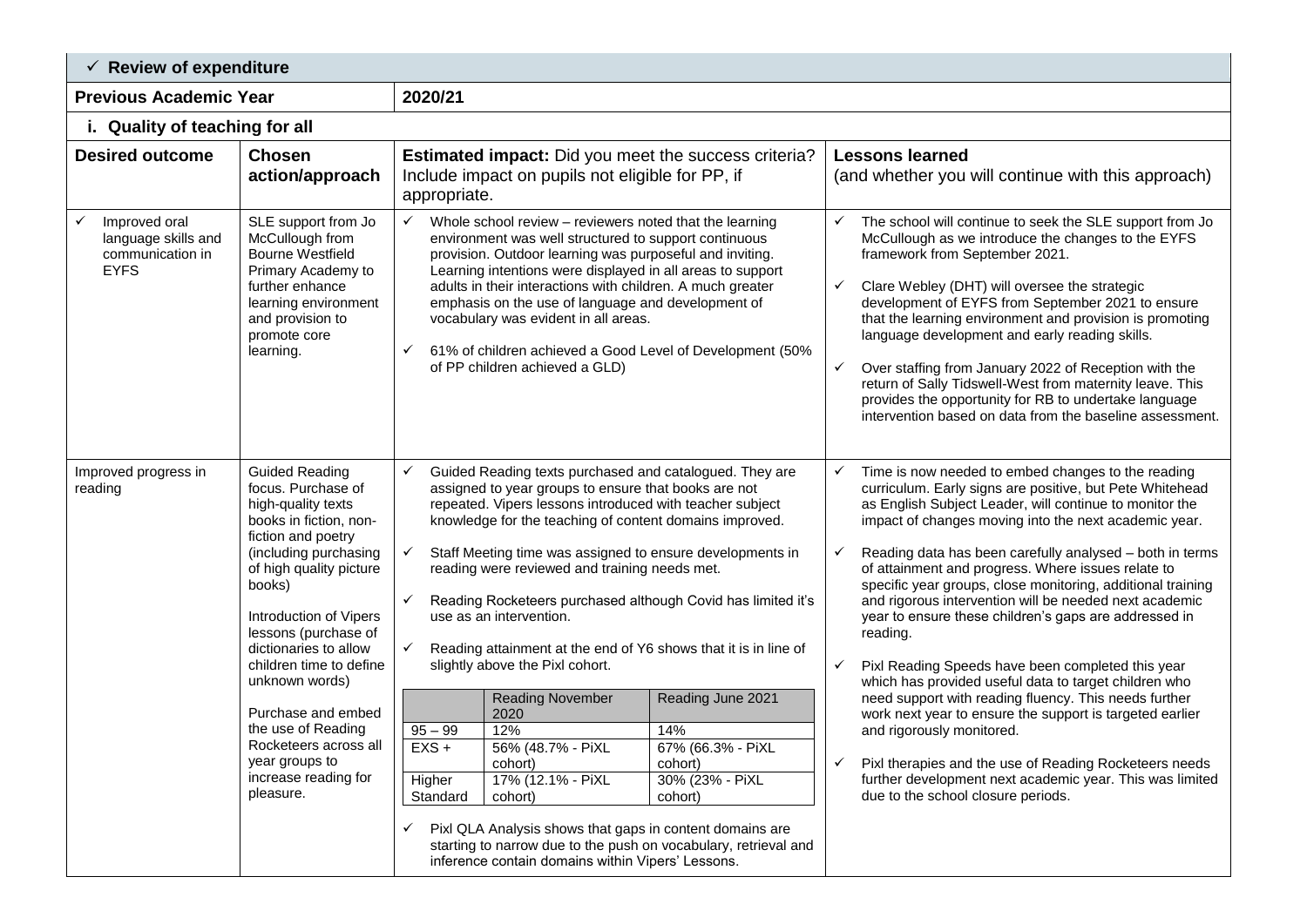| Improved outcomes<br>at the end of KS1<br>and KS2 | Staff training on high<br>quality feedback<br>Marking review and<br>training on target led<br>feedback for writing                                                                      | $\checkmark$<br>$\checkmark$<br>$\checkmark$ | Deeper Assessment and Feedback policy written and shared<br>with staff in September 2020.<br>Informal pupil interviews show they have a clear<br>understanding of the system and they continue to make<br>improvements to their work based on the feedback they are<br>provided by their teacher.<br>Until Easter, Covid limited flexible grouping and targeted<br>support groups.                                                                                                                                                                                                                                                                                                                                                                                                                                 |                        | Staff must continue to review work daily and adapt<br>planning accordingly. The reintroduction of guided groups<br>following COVID will be important to move children on<br>and accelerate learning - especially in writing.                                                                                                                                                                                                                                                                                                                                                                                                                                                                                                                                                   |
|---------------------------------------------------|-----------------------------------------------------------------------------------------------------------------------------------------------------------------------------------------|----------------------------------------------|--------------------------------------------------------------------------------------------------------------------------------------------------------------------------------------------------------------------------------------------------------------------------------------------------------------------------------------------------------------------------------------------------------------------------------------------------------------------------------------------------------------------------------------------------------------------------------------------------------------------------------------------------------------------------------------------------------------------------------------------------------------------------------------------------------------------|------------------------|--------------------------------------------------------------------------------------------------------------------------------------------------------------------------------------------------------------------------------------------------------------------------------------------------------------------------------------------------------------------------------------------------------------------------------------------------------------------------------------------------------------------------------------------------------------------------------------------------------------------------------------------------------------------------------------------------------------------------------------------------------------------------------|
|                                                   | PiXL membership<br>and<br>resources                                                                                                                                                     | $\checkmark$                                 | From January 2021, Amy Jaques took over the Pixl RSL role<br>as Paul Singleton moved into the Pixl RSL role for Keystone<br>Academy Trust. PS continues to support AJ with a clear vision<br>for how Pixl will align to the school's current assessment and<br>tracking system.                                                                                                                                                                                                                                                                                                                                                                                                                                                                                                                                    | ✓                      | Further enhance how teachers use QLA information to<br>pinpoint children's gaps and next steps. Teachers need<br>further training and support in the use of Pixl therapies for<br>this purpose. This is planned into staff meeting time for<br>the next academic year.                                                                                                                                                                                                                                                                                                                                                                                                                                                                                                         |
|                                                   |                                                                                                                                                                                         | $\checkmark$                                 | The school continues to receive welcomed challenge and<br>support from their Pixl Associate with a clear focus on<br>outcomes and children's achieving to their full potential.                                                                                                                                                                                                                                                                                                                                                                                                                                                                                                                                                                                                                                    |                        | The Pixl RSL needs to gain a fuller understanding of the<br>data and needs of all year groups so that she can best<br>support all teachers with the use of Pixl.                                                                                                                                                                                                                                                                                                                                                                                                                                                                                                                                                                                                               |
| Improved outcomes<br>in phonics                   | Staff training on<br>Letters and Sounds<br>Purchase of Ransom<br>Decodable Texts<br>Purchase of<br>laminating pouches to<br>ensure fidelity to the<br>school's chosen<br>phonics scheme | $\checkmark$<br>$\checkmark$<br>$\checkmark$ | Teaching staff have received a number of training sessions on<br>Letters and Sounds this year impacting positively on their<br>confidence, subject knowledge and fidelity to the school's<br>chosen programme.<br>The Phonics SL receives regular training on the latest<br>developments within phonics which are disseminated out to<br>staff as necessary.<br>Regular monitoring activities for phonics have continued this<br>year so that the Phonics Lead has a clear awareness of the<br>strengths and areas for development within the school.<br>$\checkmark$ Y2 Phonics Screening Check - 58% of children were WA<br>(working at) in December 2020. 70% were WA (working at) in<br>July 2021.<br>$\checkmark$ Y1 Phonics Screening Check - 65% of children scored 32+<br>and 15% scored 25+ in July 2021. | $\checkmark$<br>✓<br>✓ | Whilst the school now has fidelity to its chosen<br>programme, it is aware that Letters and Sounds is no<br>longer accredited by the DfE. The school will spend the<br>next academic year, investigating which programme it<br>deems to be most suitable to move across to. Most likely,<br>it will be Little Wandle Letters and Sounds. Until the<br>school has chosen its new phonics scheme, it will hold off<br>purchasing any new decodable texts as these are likely to<br>be needed with a new SSP.<br>The school will need to ensure it has rigorous phonics<br>intervention in place for children in KS1 and KS2 who are<br>not yet Phase 5 secure. This is a priority for next<br>academic year.<br>Further training is needed to upskill TA delivery of<br>phonics. |
|                                                   |                                                                                                                                                                                         | $\checkmark$                                 | Decodable texts have been purchased and are matched to the<br>children's phonics ability. The school does though need to<br>invest in more books to further develop this.                                                                                                                                                                                                                                                                                                                                                                                                                                                                                                                                                                                                                                          |                        |                                                                                                                                                                                                                                                                                                                                                                                                                                                                                                                                                                                                                                                                                                                                                                                |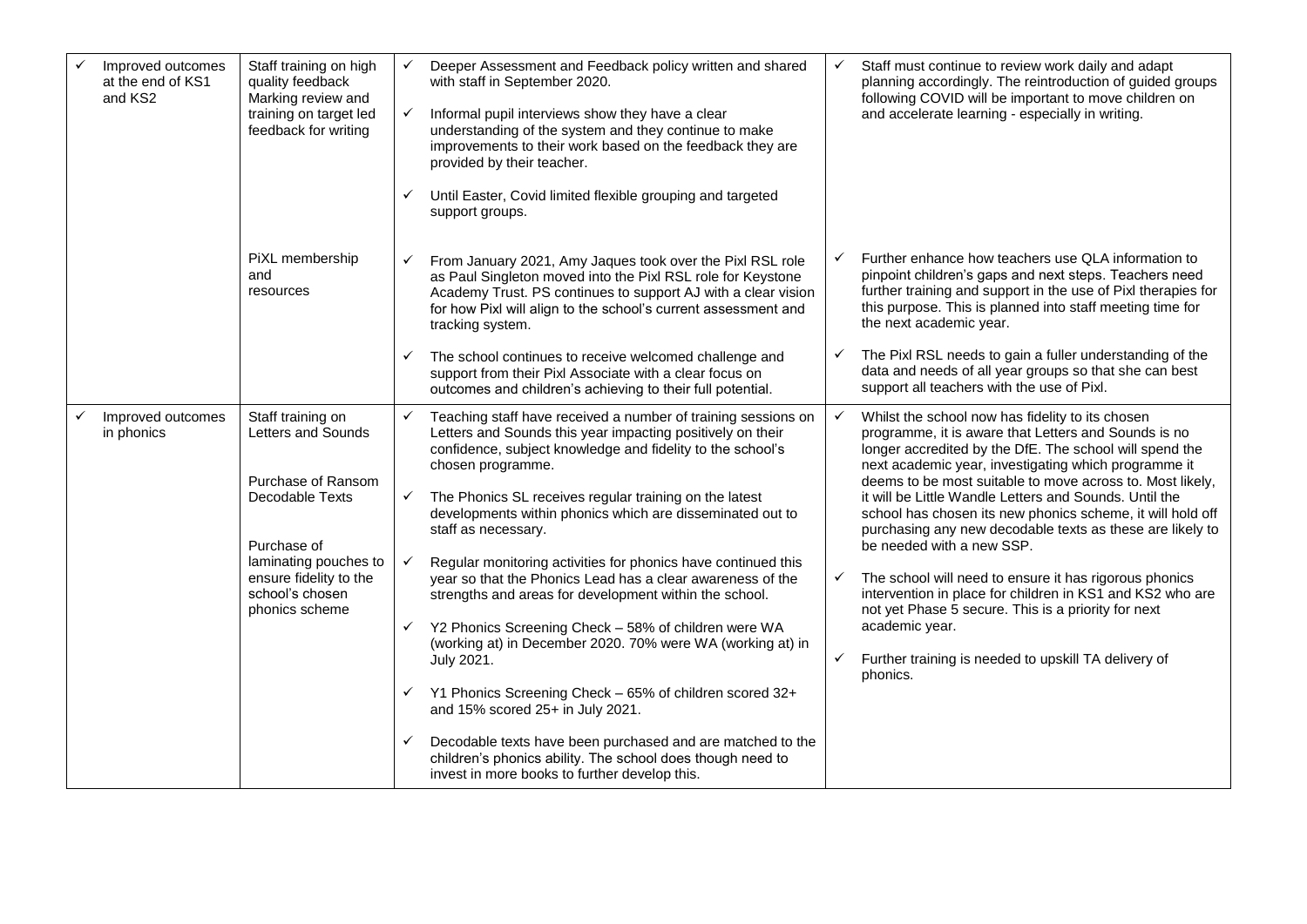| Children receive a<br>broad and balanced<br>curriculum | <b>Purchase of Focus</b><br>Education<br>progression<br>documents<br>Release time in<br>Summer Term to<br>review curriculum<br>plans | The school have developed a progressive and ambitious<br>✓<br>curriculum. A full year (without school closures) will be needed<br>to assess the full impact of these developments.<br>The school has moved its curriculum forward in a number of<br>ways this academic year whilst also managing the challenges<br>presented to us due to the Covid-19 pandemic.<br>Nikki Dowding has revised and re-written the Art<br>Curriculum<br>Michelle Lee has revised and re-written the DT curriculum<br>following training she attended. She has worked closely<br>with Nikki Dowding to ensure there is a balance of how<br>both Art and DT are delivered and taught.<br>Chloe Hannam has led the development of Get Set for<br>PE.<br>Amy Jaques has led the development of the Charanga<br>Music Scheme<br>The school spent time in the summer term reviewing its<br>curriculum offer with changes and tweaks made to<br>strengthen the quality further (particularly in LKS2).<br>The school continues to maintain its link with the school in<br>France thus broadening its children's cultural capital. Both<br>schools have ideas of how to develop this further next<br>year. | Strong curriculum leadership to ensure that the curriculum<br>is progressive and relevant to all pupils. Development of<br>assessment in the non-core to ensure those falling behind<br>are identified quickly and interventions completed. Art,<br>Music and DT will need to remain a focus.<br>Development of the Subject Leaders will be a priority for<br>$\checkmark$<br>the next academic year. Each Subject Leader will be<br>given half termly release (covered by Clare Webley /<br>Jenny Copeman) to lead development further in their<br>subjects. |
|--------------------------------------------------------|--------------------------------------------------------------------------------------------------------------------------------------|----------------------------------------------------------------------------------------------------------------------------------------------------------------------------------------------------------------------------------------------------------------------------------------------------------------------------------------------------------------------------------------------------------------------------------------------------------------------------------------------------------------------------------------------------------------------------------------------------------------------------------------------------------------------------------------------------------------------------------------------------------------------------------------------------------------------------------------------------------------------------------------------------------------------------------------------------------------------------------------------------------------------------------------------------------------------------------------------------------------------------------------------------------------------------------|---------------------------------------------------------------------------------------------------------------------------------------------------------------------------------------------------------------------------------------------------------------------------------------------------------------------------------------------------------------------------------------------------------------------------------------------------------------------------------------------------------------------------------------------------------------|
| ii. Targeted support                                   |                                                                                                                                      |                                                                                                                                                                                                                                                                                                                                                                                                                                                                                                                                                                                                                                                                                                                                                                                                                                                                                                                                                                                                                                                                                                                                                                                  |                                                                                                                                                                                                                                                                                                                                                                                                                                                                                                                                                               |
| <b>Desired outcome</b>                                 | <b>Chosen</b><br>action/approach                                                                                                     | <b>Estimated impact:</b> Did you meet the success criteria?<br>Include impact on pupils not eligible for PP, if<br>appropriate.                                                                                                                                                                                                                                                                                                                                                                                                                                                                                                                                                                                                                                                                                                                                                                                                                                                                                                                                                                                                                                                  | <b>Lessons learned</b><br>(and whether you will continue with this approach)                                                                                                                                                                                                                                                                                                                                                                                                                                                                                  |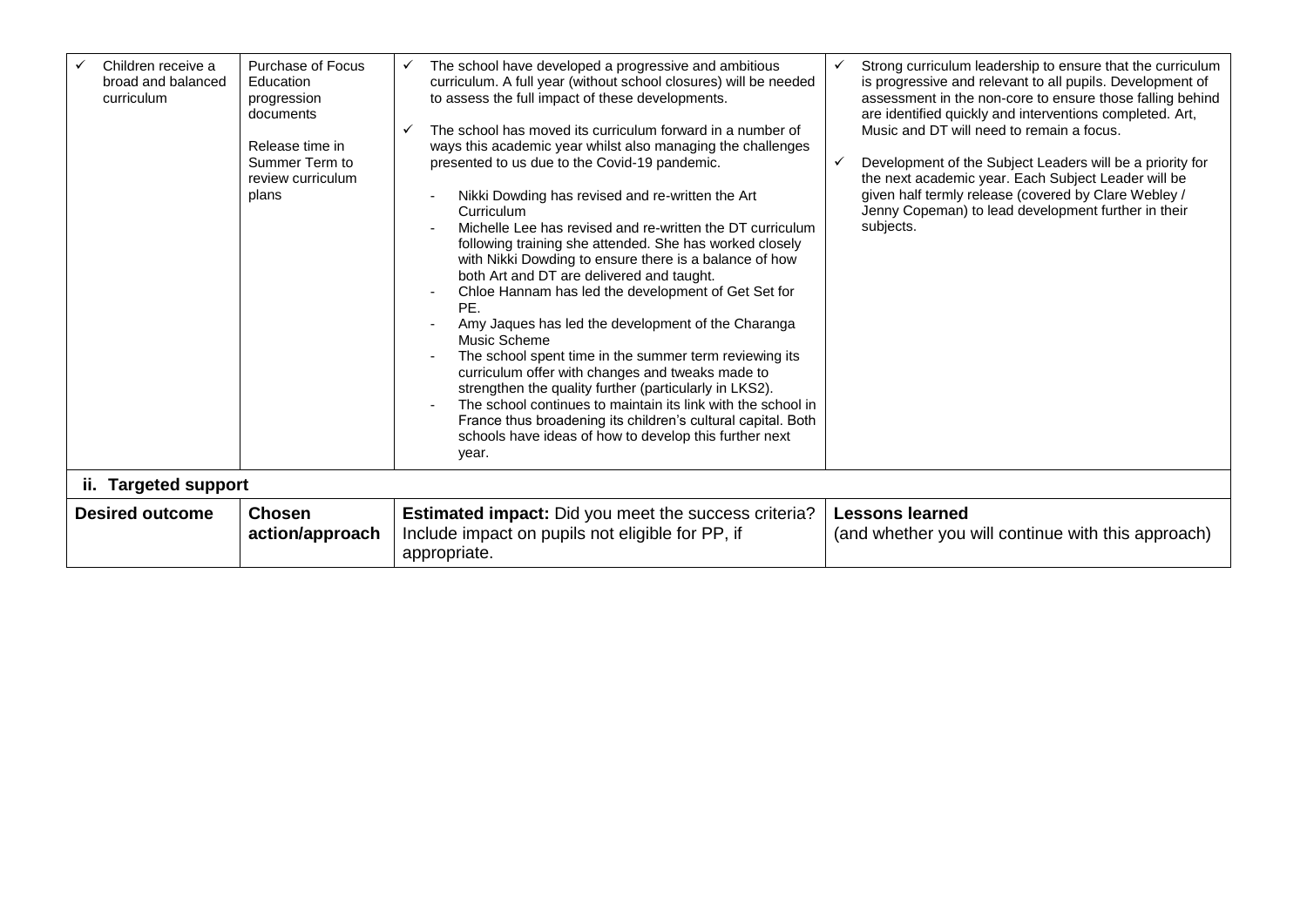| $\checkmark$           | Pupils engaged in<br>learning and making<br>good progress<br>Strong and<br>systematic pastoral<br>support for all age<br>groups | <b>Additional Needs</b><br>Group for selected<br>children in Y2-6<br>Introduction of Family<br>Liaison Lead (DSL /<br>Pastoral Lead)<br>LW to deliver Drawing<br>and Talking Therapy | $\checkmark$<br>$\checkmark$<br>$\checkmark$ | Children selected for ANG received targeted small group<br>teaching for English and Maths to plug gaps in knowledge.<br>Across KS2 for mornings, class size reduced (9 classes over<br>8) allowing for more personalised learning for all pupils -<br>including targeted PP children not in ANG.<br>During the January lockdown period, the Triangulum class<br>continued to run as normal with approximately 15 children<br>attending each day. Those who did not, continued to receive<br>remote education. By maintaining the provision of Triangulum,<br>this ensured that their learning needs continued to be<br>maintained and pastoral support needs could be addressed. | $\checkmark$                 | Whilst children in Triangulum continue to make good<br>progress, and this is tracked and monitored, further<br>improvements could be made as to how Pre-Key Stage<br>children's achievement is tracked over their time in<br>Triangulum.<br>The school must also devise a clearer system for the<br>identification of children in Triangulum and ensure that<br>needs are also being met through applications of<br>EHCPs. |  |
|------------------------|---------------------------------------------------------------------------------------------------------------------------------|--------------------------------------------------------------------------------------------------------------------------------------------------------------------------------------|----------------------------------------------|----------------------------------------------------------------------------------------------------------------------------------------------------------------------------------------------------------------------------------------------------------------------------------------------------------------------------------------------------------------------------------------------------------------------------------------------------------------------------------------------------------------------------------------------------------------------------------------------------------------------------------------------------------------------------------|------------------------------|----------------------------------------------------------------------------------------------------------------------------------------------------------------------------------------------------------------------------------------------------------------------------------------------------------------------------------------------------------------------------------------------------------------------------|--|
|                        |                                                                                                                                 | DP to deliver Lego<br>Therapy<br>JCI to deliver Friends<br>Programme                                                                                                                 | $\checkmark$<br>$\checkmark$<br>✓            | Entry and exit data from all pastoral interventions shows<br>impact of these intervention on children selected. Due to<br>increased need over this academic year, LW and DP were<br>employed for additional afternoons to provide both Lego and<br>Drawing & Talking Therapy.<br>Jan Morris has made an excellent start to her role of FLL/DSL.<br>She has quickly gained the trust of our families and is working<br>well in partnership with them.<br>Sensory Circuits was unable to go ahead last year due to<br>Covid Bubbles.                                                                                                                                               | ✓<br>$\checkmark$            | Consistency is key. We have learnt that the counselling<br>session must be delivered on schedule for greatest<br>impact.<br>The school must continue to look to re-establish its<br>Inclusion Team next year to ensure that that Pastoral<br>and SEND needs are being met together. It must also<br>look at staffing requirements as pastoral needs continue<br>to increase amongst our children.                          |  |
| ✓                      | Improved<br>outcomes in<br>phonics                                                                                              | Employ a TA to<br>deliver targeted<br>phonics intervention<br>for children in Y1/2                                                                                                   | $\checkmark$<br>$\checkmark$<br>$\checkmark$ | Covid and Bubbles limited the additional support the school<br>could offer in the Autumn Term 2020. Phonics Intervention<br>was provided by Carolyn Thompsett and Jenny Copeman on<br>the children's return in March 2021.<br>Y2 Phonics Screening Check - 58% of children were WA<br>(working at) in December 2020. 70% were WA (working at) in<br>July 2021.<br>Y1 Phonics Screening Check - 65% of children scored 32+<br>and 15% scored 25+ in July 2021.                                                                                                                                                                                                                    | $\checkmark$<br>$\checkmark$ | The school will need to ensure it has rigorous phonics<br>intervention in place for children in KS1 and KS2 who are<br>not yet Phase 5 secure. This is a priority for next<br>academic year.<br>Further training is needed to upskill TA delivery of<br>phonics.                                                                                                                                                           |  |
|                        | iii. Other approaches                                                                                                           |                                                                                                                                                                                      |                                              |                                                                                                                                                                                                                                                                                                                                                                                                                                                                                                                                                                                                                                                                                  |                              |                                                                                                                                                                                                                                                                                                                                                                                                                            |  |
| <b>Desired outcome</b> |                                                                                                                                 | <b>Chosen</b><br>action/approach                                                                                                                                                     |                                              | <b>Estimated impact:</b> Did you meet the success criteria?<br>Include impact on pupils not eligible for PP, if<br>appropriate.                                                                                                                                                                                                                                                                                                                                                                                                                                                                                                                                                  |                              | <b>Lessons learned</b><br>(and whether you will continue with this approach)                                                                                                                                                                                                                                                                                                                                               |  |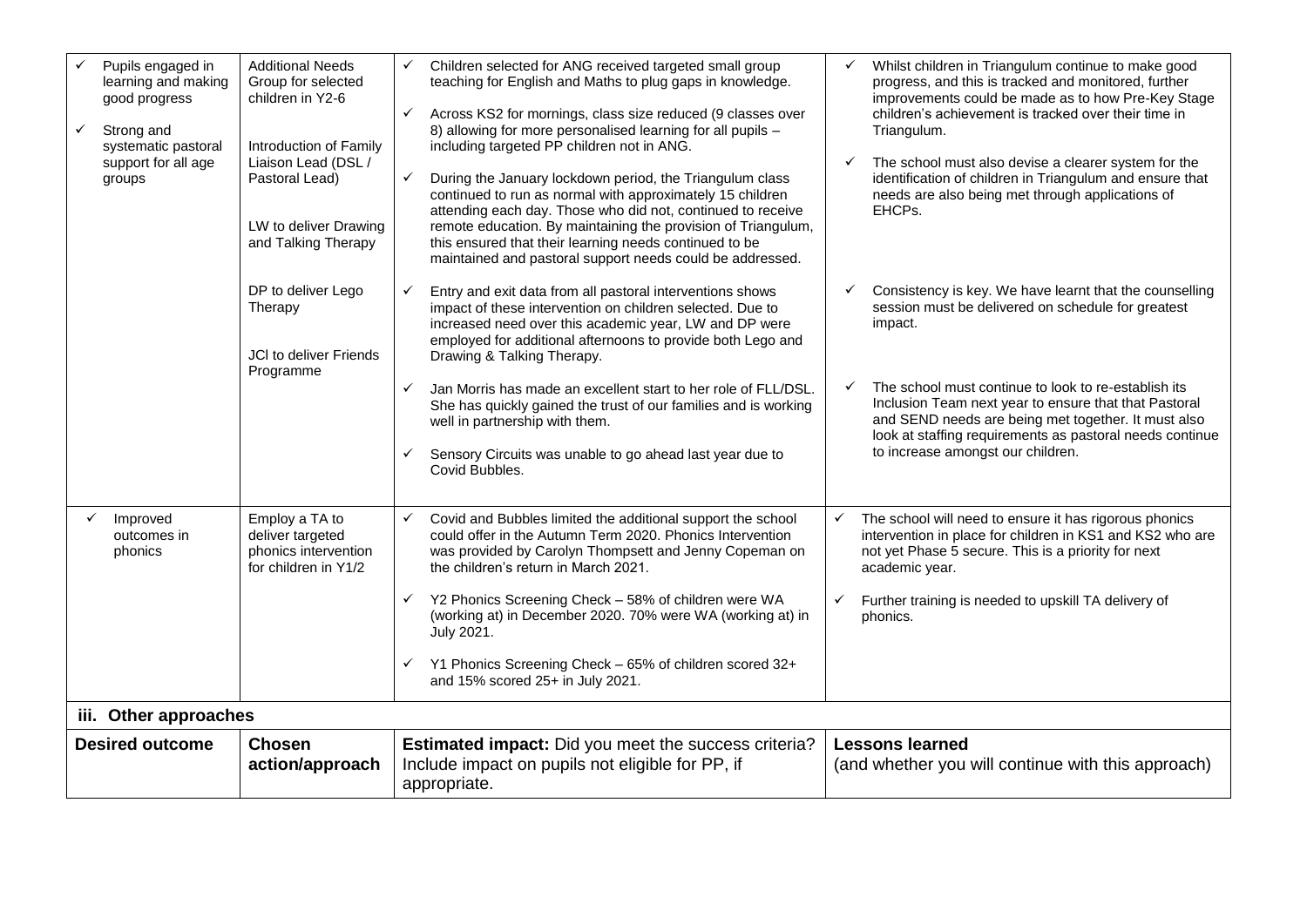| Behaviour /<br>emotional needs<br>addressed | Identify a targeted<br>behaviour<br>intervention for<br>identified students<br>through<br><b>PSPs</b><br>Use family liaison<br>lead to engage with<br>parents before<br>intervention begins.<br>Develop restorative<br>approaches and<br>focus on<br>positive behaviours.<br>Whole school<br>approach to<br>attachment, trauma<br>and<br><b>ACEs</b> | ✓<br>way the school expected.<br>$\checkmark$<br>is calm and purposeful with low-level disruption rare.<br>✓<br>with PSPs. The school has used BOSS to support those<br>pupils at risk of exclusion.<br>Jan Morris led a Parenting Workshop in the summer term<br>$\checkmark$<br>which was well attended and presented positive feedback. |                                                                                                             |                                                |                                             | Whole school restorative training led by LCC Caring2Learn<br>Project in September 2020. Demands presented by the Covid<br>pandemic have meant that this has not been developed in the<br>Behaviour across the school last year was good - the school<br>The school focussed a lot on emotional regulation following<br>the return to school in September and resilience building. The<br>school has made good use of key adults to support children                                                                                                                                                                                              | $\checkmark$ | Interventions need to introduced early with the<br>cooperation and support of parents/carers for greatest<br>impact.<br>This needs to be a 'whole' school approach with all staff<br>being training in its philosophy and the long-term positive<br>impact it can have in schools and on children's well-being. |
|---------------------------------------------|------------------------------------------------------------------------------------------------------------------------------------------------------------------------------------------------------------------------------------------------------------------------------------------------------------------------------------------------------|--------------------------------------------------------------------------------------------------------------------------------------------------------------------------------------------------------------------------------------------------------------------------------------------------------------------------------------------|-------------------------------------------------------------------------------------------------------------|------------------------------------------------|---------------------------------------------|--------------------------------------------------------------------------------------------------------------------------------------------------------------------------------------------------------------------------------------------------------------------------------------------------------------------------------------------------------------------------------------------------------------------------------------------------------------------------------------------------------------------------------------------------------------------------------------------------------------------------------------------------|--------------|-----------------------------------------------------------------------------------------------------------------------------------------------------------------------------------------------------------------------------------------------------------------------------------------------------------------|
| Increased<br>attendance rates               | <b>Attendance Prizes</b><br>Monitoring of<br>attendance<br>Staff available to do<br>safe and well checks<br>Pastoral Lead / Team<br>to support children<br>who find coming to<br>school difficult                                                                                                                                                    | ✓<br>Improvements evident to attendance in 2020/21<br><b>OVERALL ABSENCE</b><br>3.2%<br>3.6%<br><b>PERSISTENT ABSENCE</b><br>8.7%<br>✓<br>attendance rates (include PA) between disadvantaged and<br>non-disadvantaged.                                                                                                                    | <b>Gap To NCER</b><br>National<br>$-0.4%$<br><b>Gap To NCER</b><br>National<br>$-1.9%$<br>$\hookrightarrow$ | Trend<br>$-1.0%$<br>ᄉ<br>Trend<br>$-4.4%$<br>ᇧ | % Rank<br>51st<br>ተራ<br>% Rank<br>49th<br>ተ | The percentage of sessions<br>recorded as an absence in<br>your school is 3.2%, a total of<br>4.151 session(s). Absence in<br>vour school is 0.4% lower<br>than the national percentage<br>of 3.6%. This is also 1.0%<br>lower than the percentage<br>of the previous year in your<br>school of 4.2%.<br>In your school. 24<br>enrolment(s) are considered<br>to be persistent absentees.<br>This is 6.8% of enrolments in<br>vour school (355).<br>The proportion of<br>enrolments in the national<br>that are persistently absent is<br>8.7%, 1.9% greater than<br>vour school<br>The school needs to continue to work on narrowing the gap in |              | Ensure that the Attendance Lead works in conjunction<br>with the FLL and Inclusion Leader so there is a<br>collaborative approach to improving school attendance<br>across all vulnerable groups                                                                                                                |